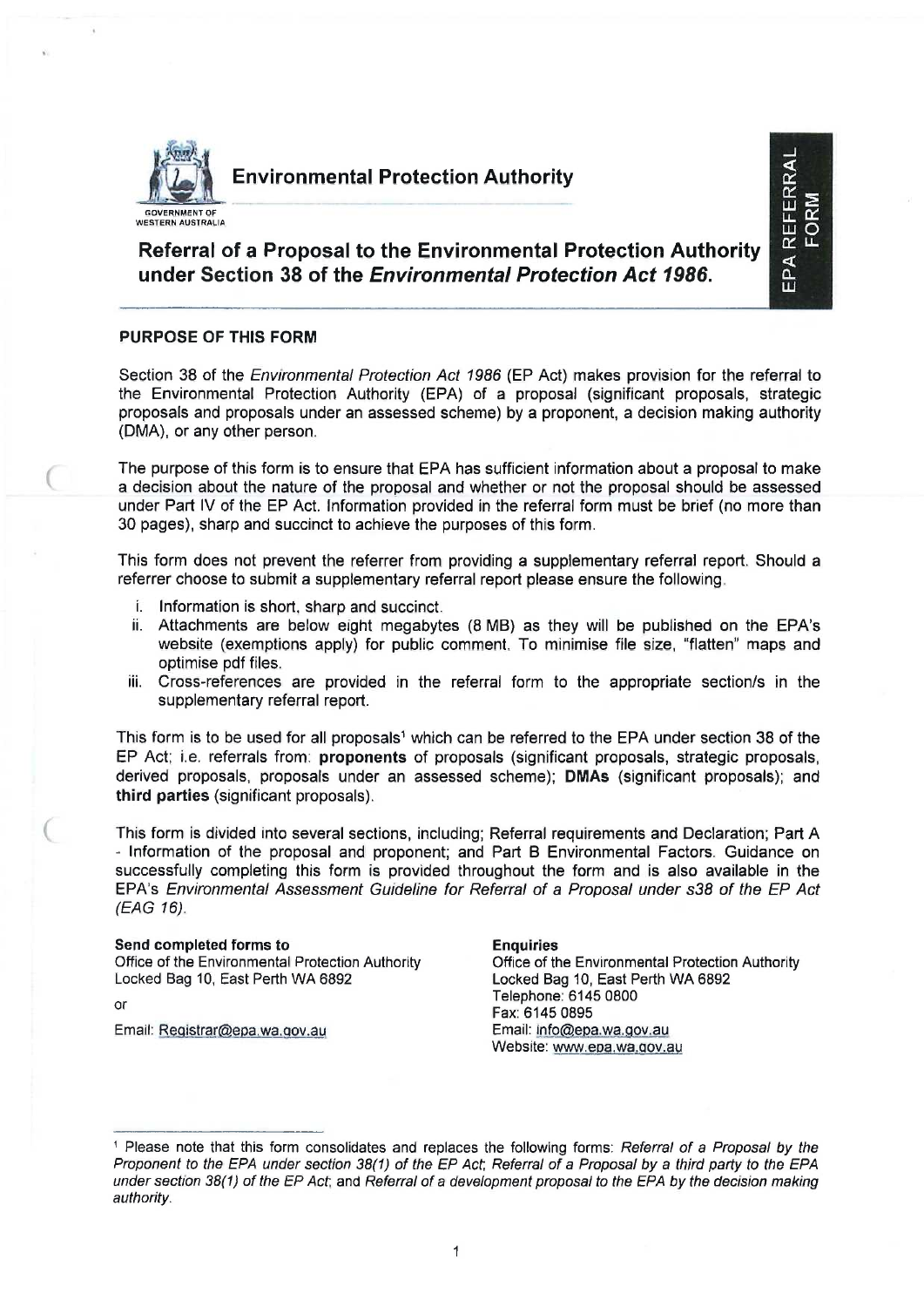# **Referral requirements and Declaration**

The following section outlines the referral information required from a proponent, decision making authority and third party.

## (a) Proponents

Proponents are expected to complete all sections of the form and provide GIS spatial data to enable the EPA to consider the referral. Spatial GIS data is necessary to inform the EPA's decision.

The EPA expects that a proponent will address Part B of the form as thoroughly as possible to demonstrate whether or not the EPA's objectives for environmental factors can be met.

If insufficient information is provided the EPA will request more information and processing of the referral will commence once the information is provided or the EPA decides to make a precautionary determination on the available information.

| Proponent to complete before submitting form                                                                                                                     |                                                                              |  |
|------------------------------------------------------------------------------------------------------------------------------------------------------------------|------------------------------------------------------------------------------|--|
| Completed all the questions in Part A (essential)                                                                                                                | $\boxtimes$ Yes<br>$\Box$ No                                                 |  |
| Completed all the questions in Part B                                                                                                                            | $\boxtimes$ Yes<br>No                                                        |  |
| Completed all other applicable questions                                                                                                                         | $\boxtimes$ Yes<br>$\neg$ No                                                 |  |
| Included Attachment $1 - any additional document(s)$ the<br>proponent wishes to provide                                                                          | $\boxtimes$ Yes<br>  No                                                      |  |
| Included Attachment 2 – confidential information (if<br>applicable)                                                                                              | $\boxtimes$ No<br>$\Box$ Yes                                                 |  |
| Enclosed an electronic copy of all referral information,<br>including spatial data and contextual mapping but clearly<br>separating any confidential information | $\boxtimes$ Yes<br>l No                                                      |  |
| <b>Completed the Declaration</b>                                                                                                                                 | $\boxtimes$ Yes<br>$\Box$ No                                                 |  |
| What is the type of proposal being referred?<br>* a referred proposal seeking to be declared a derived<br>proposal                                               | $\boxtimes$ significant<br>strategic<br>derived*<br>under an assessed scheme |  |
| Do you consider the proposal requires formal<br>environmental impact assessment?                                                                                 | $\boxtimes$ No<br>Yes                                                        |  |
| If yes, what level of assessment?<br>API = Assessment of Proponent Information<br>PER = Public Environmental Review                                              | <b>API Category A</b><br><b>API Category B</b><br>PER                        |  |